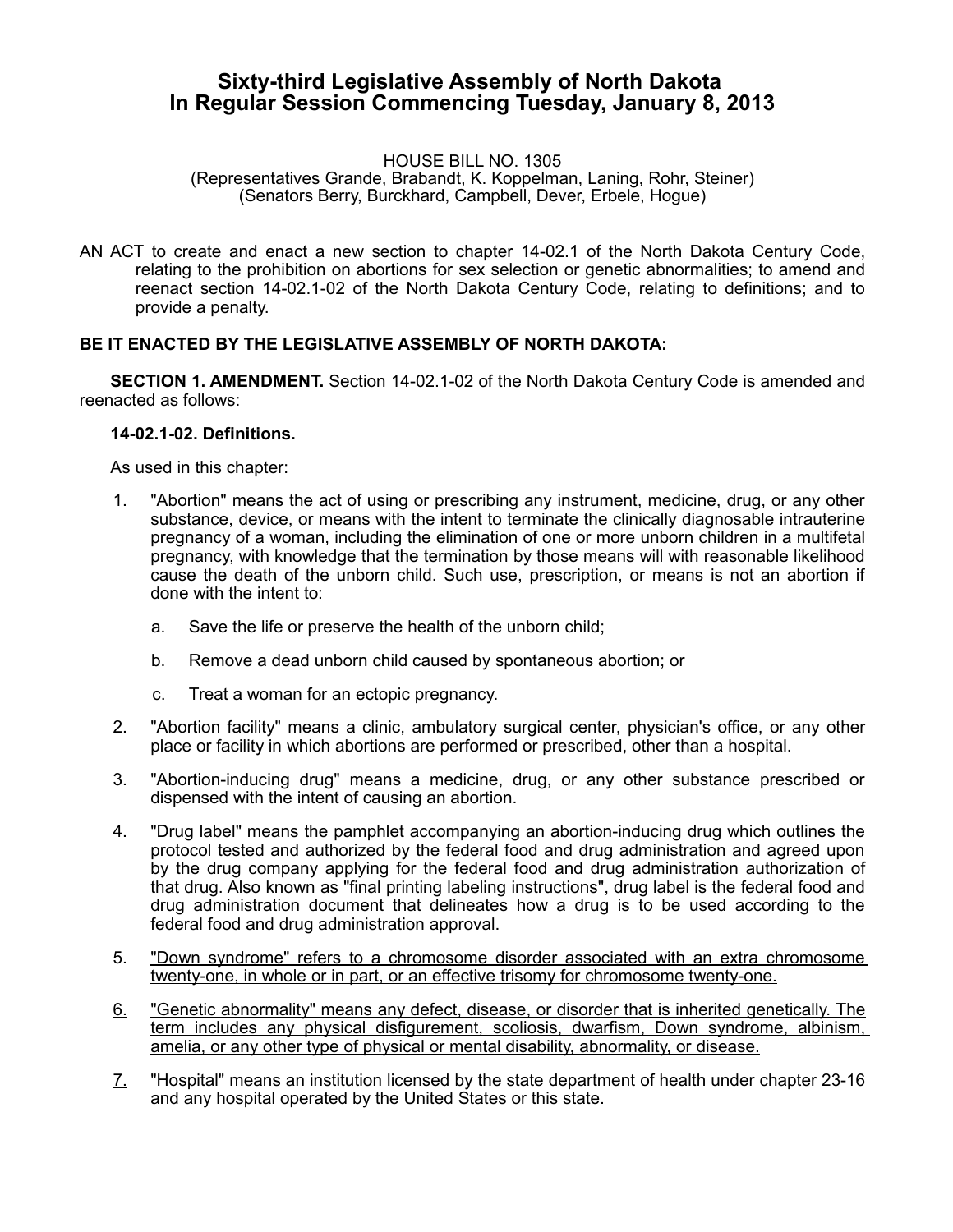- 6.8. "Human being" means an individual living member of the species of homo sapiens, including the unborn human being during the entire embryonic and fetal ages from fertilization to full gestation.
- 7.9. "Infant born alive" means a born child which exhibits either heartbeat, spontaneous respiratory activity, spontaneous movement of voluntary muscles or pulsation of the umbilical cord if still attached to the child.
- 8.10. "Informed consent" means voluntary consent to abortion by the woman upon whom the abortion is to be performed or induced provided that:
	- a. The woman is told the following by the physician who is to perform the abortion, by the referring physician, or by the physician's agent, at least twenty-four hours before the abortion:
		- (1) The name of the physician who will perform the abortion;
		- (2) The abortion will terminate the life of a whole, separate, unique, living human being;
		- (3) The particular medical risks associated with the particular abortion procedure to be employed including, when medically accurate, the risks of infection, hemorrhage, danger to subsequent pregnancies, and infertility;
		- (4) The probable gestational age of the unborn child at the time the abortion is to be performed; and
		- (5) The medical risks associated with carrying her child to term.
	- b. The woman is informed, by the physician or the physician's agent, at least twenty-four hours before the abortion:
		- (1) That medical assistance benefits may be available for prenatal care, childbirth, and neonatal care and that more detailed information on the availability of that assistance is contained in the printed materials given to her as described in section 14-02.1-02.1;
		- (2) That the printed materials given to her and described in section 14-02.1-02.1 describe the unborn child and list agencies that offer alternatives to abortion;
		- (3) That the father is liable to assist in the support of her child, even in instances in which the father has offered to pay for the abortion; and
		- (4) That she is free to withhold or withdraw her consent to the abortion at any time without affecting her right to future care or treatment and without the loss of any state or federally funded benefits to which she might otherwise be entitled.
	- c. The woman certifies in writing, prior to the abortion, that the information described in subdivisions a and b has been furnished to her.
	- d. Before the performance of the abortion, the physician who is to perform or induce the abortion or the physician's agent receives a copy of the written certification prescribed by subdivision c.
	- e. The physician has not received or obtained payment for a service provided to a patient who has inquired about an abortion or has scheduled an abortion before the twenty-four-hour period required by this section.
- 9.11. "Medical emergency" means a condition that, in reasonable medical judgment, so complicates the medical condition of the pregnant woman that it necessitates an immediate abortion to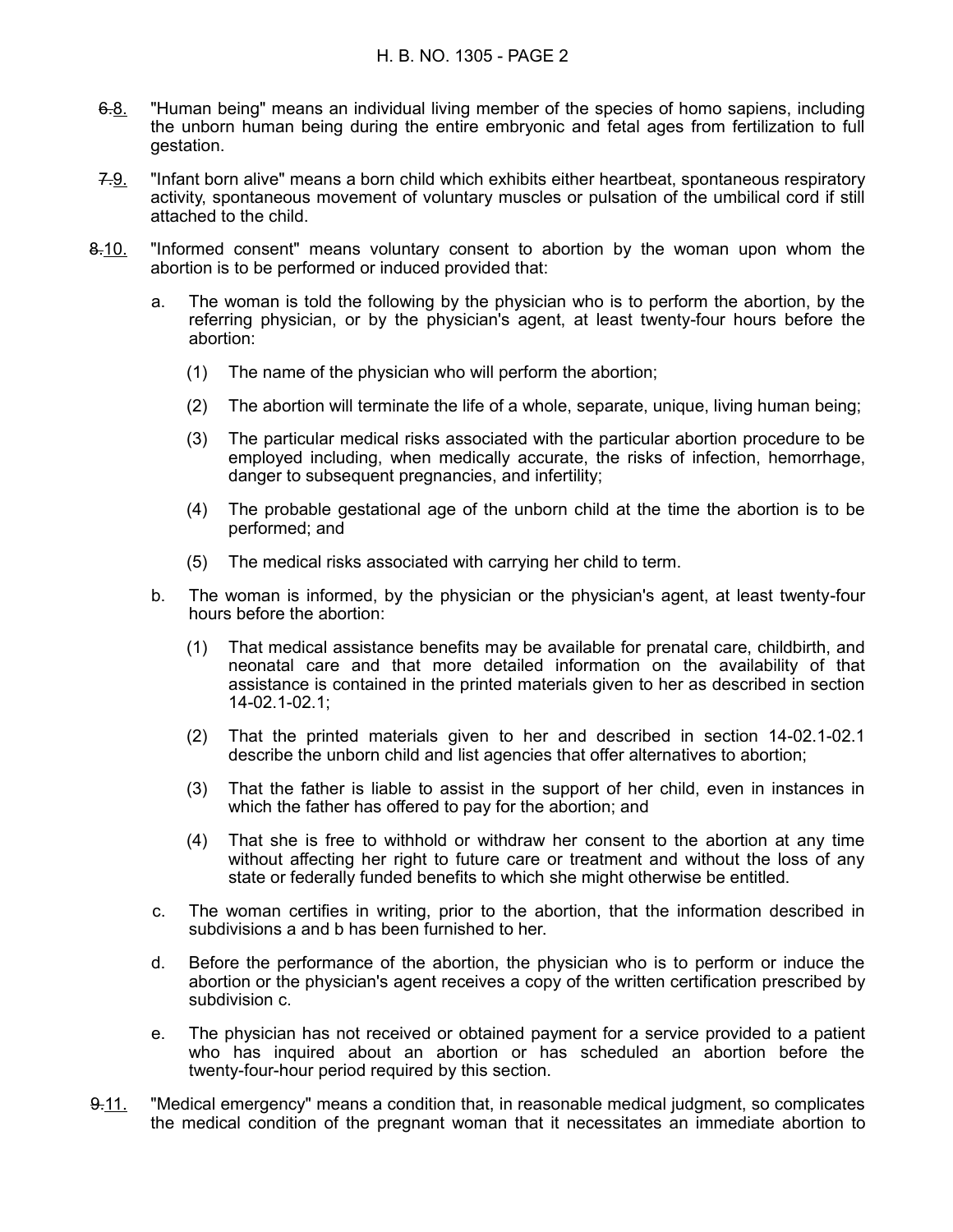avert her death or for which the twenty-four-hour delay will create serious risk of substantial and irreversible physical impairment of a major bodily function. A condition may not be deemed a medical emergency if based on a claim or diagnosis that the woman will engage in conduct that would result in her death or in substantial and irreversible physical impairment of a major bodily function.

- 10.12. "Physician" means an individual who is licensed to practice medicine or osteopathy under chapter 43-17 or a physician who practices in the armed services of the United States or in the employ of the United States.
- 11.13. "Probable gestational age of the unborn child" means what, in reasonable medical judgment, will with reasonable probability be the gestational age of the unborn child at the time the abortion is planned to be performed.
- 12.14. "Reasonable medical judgment" means a medical judgment that would be made by a reasonably prudent physician, knowledgeable about the case and the treatment possibilities with respect to the medical conditions involved.
- 13.15. "Unborn child" means the offspring of human beings from conception until birth.
- 14.16. "Viable" means the ability of an unborn child to live outside the mother's womb, albeit with artificial aid.

**SECTION 2.** A new section to chapter 14-02.1 of the North Dakota Century Code is created and enacted as follows:

## **Prohibition - Sex-selective abortion - Abortion for genetic abnormality - Penalty.**

- 1. Notwithstanding any other provision of law, a physician may not intentionally perform or attempt to perform an abortion with knowledge that the pregnant woman is seeking the abortion solely:
	- a. On account of the sex of the unborn child; or
	- b. Because the unborn child has been diagnosed with either a genetic abnormality or a potential for a genetic abnormality.
- 2. Any physician who performs an abortion in violation of this section is guilty of a class A misdemeanor.